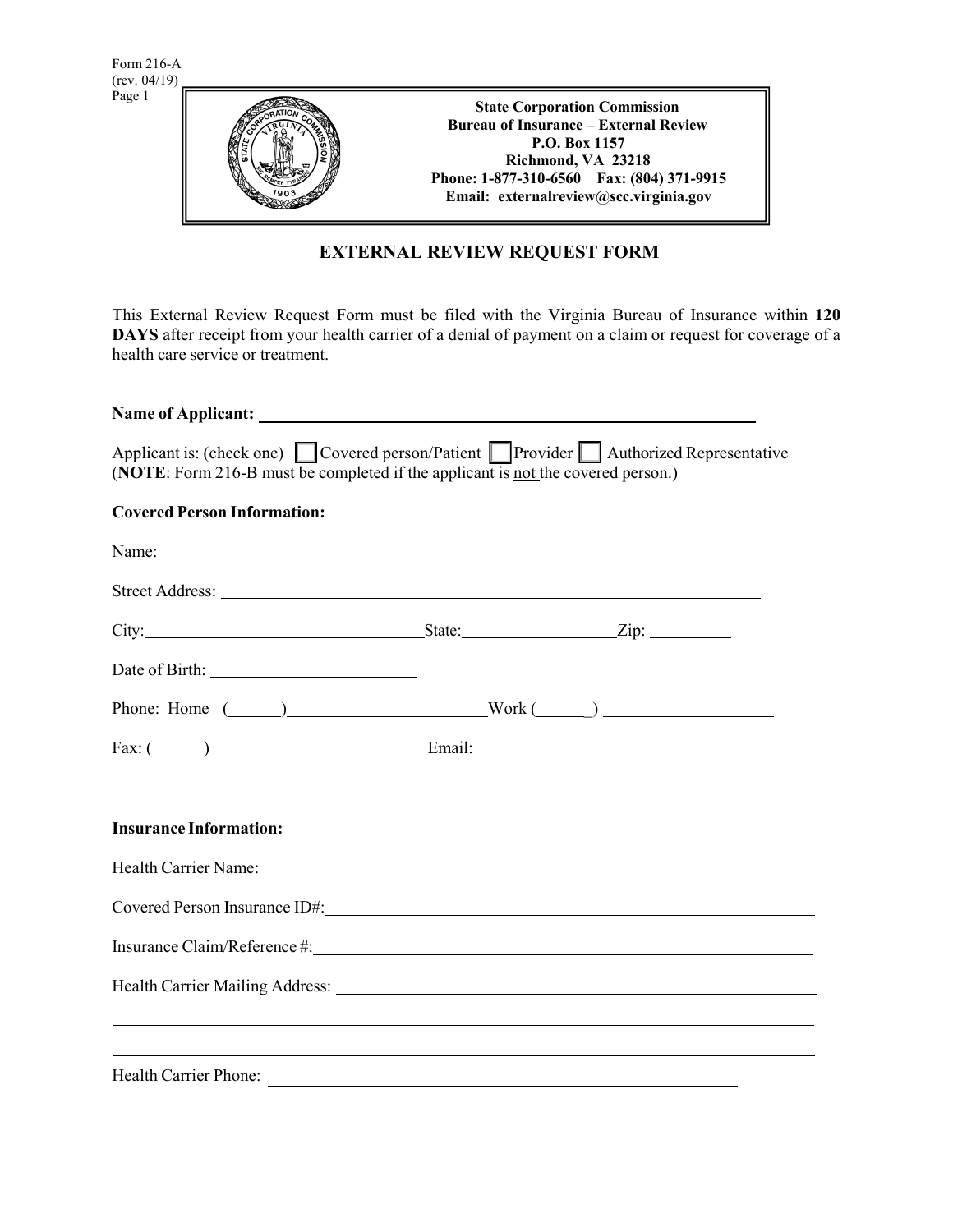Form 216-A (rev. 04/19) Page 2

#### **Employer Information:**

Employer's Name:

Employer's Phone: ()

Is the health coverage you have through your employer a self-funded plan? . (If you are not certain please check with your Human Resource office or plan administrator.)

## **Health Care Provider Information:**

Treating Health Care Provider (for the denied services): Address: Contact Person: Phone: ( )

## **Reason for Health Carrier Denial** (Please check one):

The health care service or treatment does not meet the requirements for medical necessity, appropriateness, health care setting, level of care, or effectiveness.

The health care service or treatment is experimental or investigational (Form 216-D is required).

(**NOTE**: Other reasons for denial are not eligible for external review.)

**SUMMARY OF EXTERNAL REVIEW REQUEST** (Enter a brief description of the health care service or treatment that was denied, and **attach a copy of the denial letter from your health carrier**).

**Do not attach medical records at this time**. If your appeal is determined to be eligible, you will be notified when and where to submit your medical records and other documentation in support of your appeal.